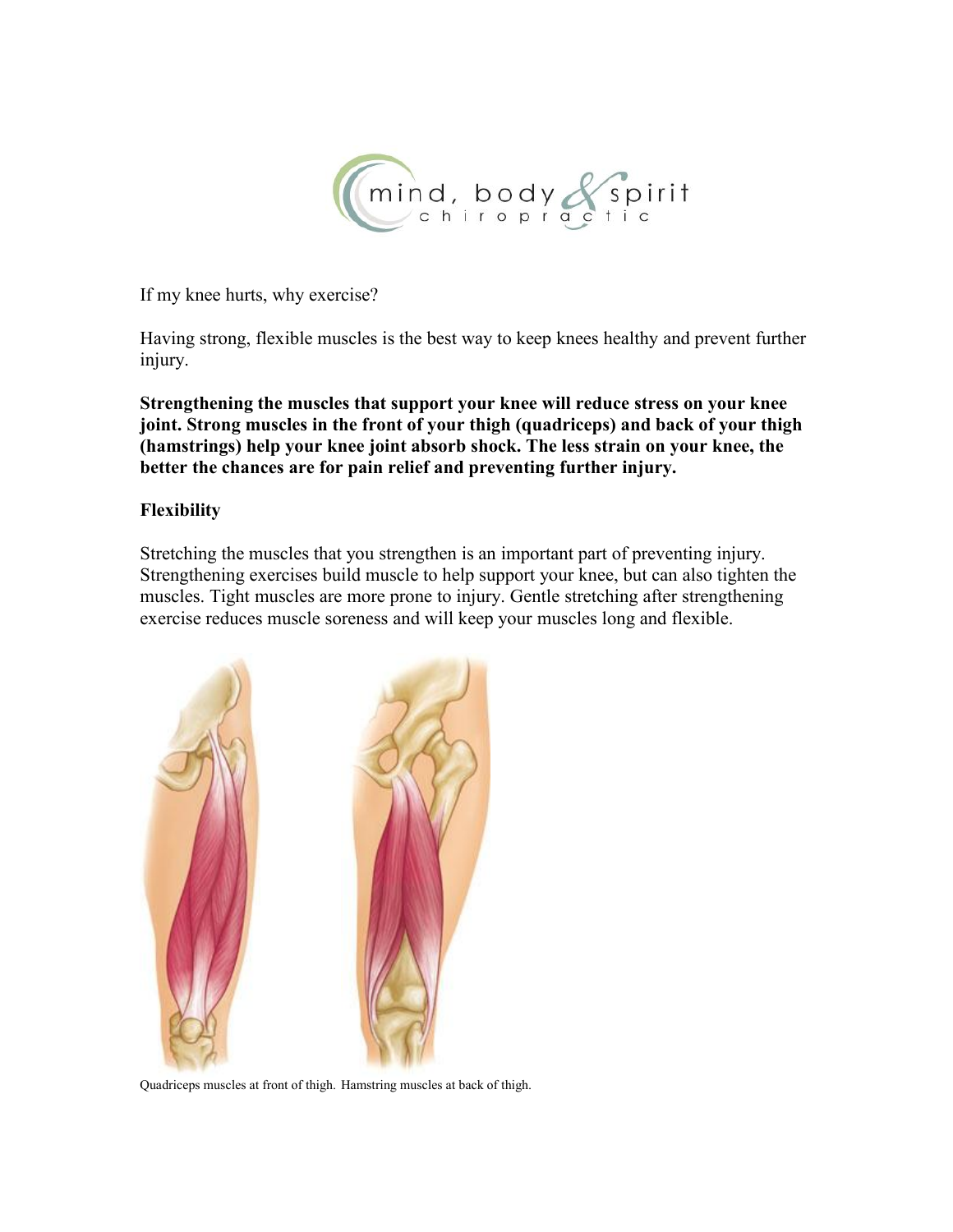How do I start exercising?

**Start slowly.** Building muscle strength takes time. As you get stronger, gradually increase the number of exercise repetitions or add weight to an exercise.

**Do not ignore pain.** You should not feel serious pain during an exercise. You might feel discomfort because you are challenging your muscles, but not pain. If an exercise hurts, stop the exercise.

**Do not overdo it.** You should not feel serious pain after exercise. It is typical to feel stiff or a bit sore the day after you exercise. If you feel so sore that it is difficult to move, then you have overdone your exercise. Rest is the best thing for your sore muscles.

**Ask questions.** Talk to your doctor or therapist if you have any pain or are unsure of how many exercises to do, or how often to do them.

### Strengthening Exercises

*Warm up with 5-10 minutes oflow impact activity, like walking or cycling, before doing these exercises*

### **Straight-Leg Lift**



*You should feel this exercise mostly in the front of your thigh.*

Lie on your back with one leg bent and the other straight. Tighten the thigh muscles in your straight leg and slowly lift it until it is about a foot off the floor. Hold it for 3 to 5 seconds. Slowly lower your leg to the floor. Repeat and switch sides.

**Do:** Keep your upper body relaxed and tighten your stomach muscles to keep your low back flat against the floor.

**Do not:** Arch your back. Do not lift your leg too high with a jerking motion.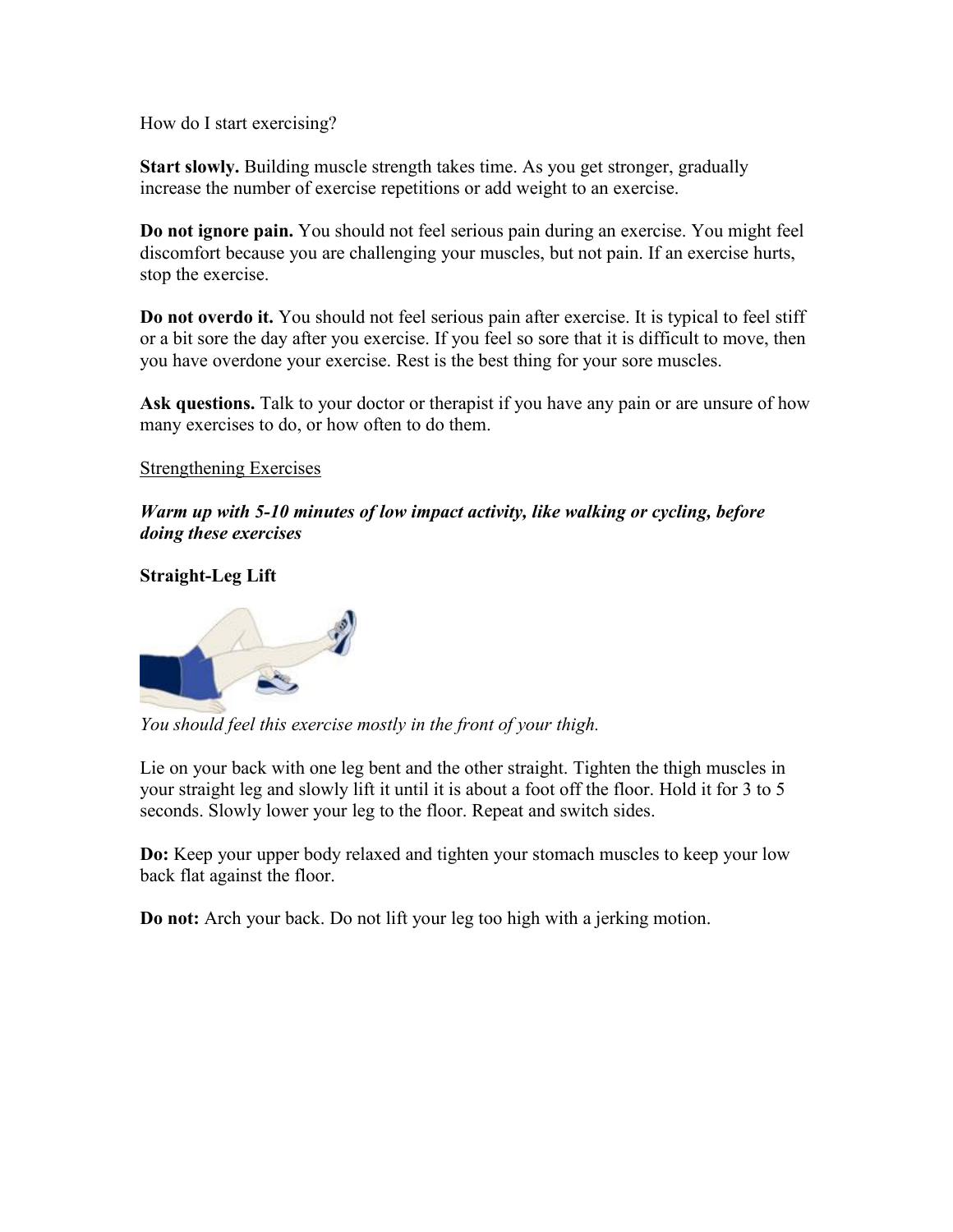## **Single-Leg Dip**



*You should feel this exercise in the front and back of your thigh, hip, and buttocks.*

Place two chairs on either side of you to help with balance. Lift one leg slightly in front of you. Plant your weight on the other leg. Slowly lower yourself down a few inches, pushing your weight onto the heel of your supporting leg. Hold for 3 to 5 seconds. Slowly straighten up. Repeat and switch sides.

**Do:** Sit back as if there was a chair behind you.

**Do not:** Let the knee of your supporting leg move forward over your toes.



# **Hamstring Curls**

*You should feel this exercise at the back ofyour thigh.*

Hold on to the back of a chair for balance. Plant your weight onto your supporting leg. Lift the other foot and bring the heel up toward your buttocks. Hold for 3 to 5 seconds. Slowly lower your leg. Repeat and switch sides.

**Do:** Keep your knees close together.

**Do not:** Lock the knee of your supporting leg. Do not bring your heel up past a 90 degree angle.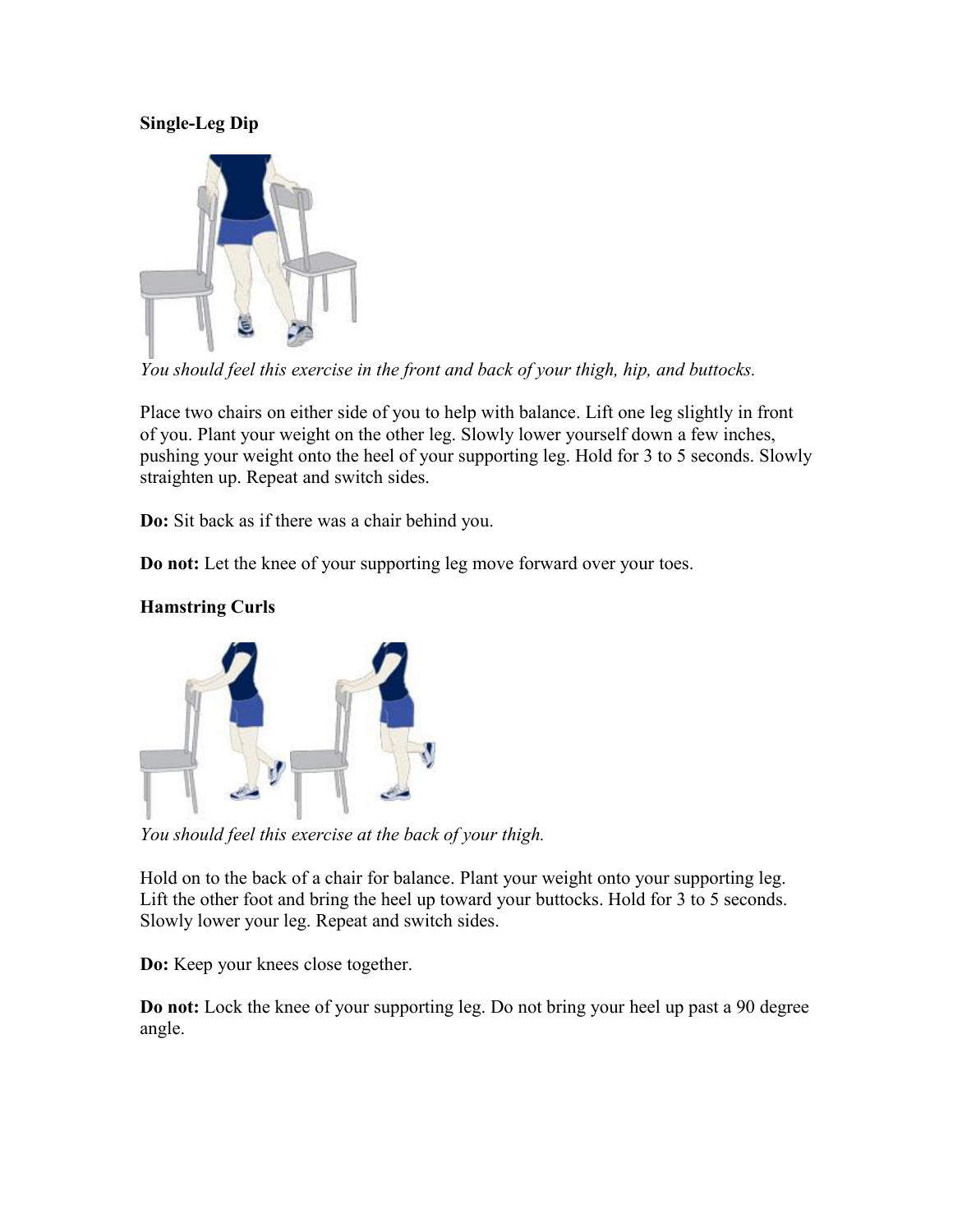## **Knee Stabilzation Series**



*You will feel these exercises on all sides of your thigh, your hip and buttocks.*

Hold onto the back of a chair for balance. Slightly lift one leg. Plant your weight on your supporting leg. Tighten your thigh muscles in your lifted leg and slowly move it in the direction shown. Hold for 3 to 5 seconds. Slowly return to start and repeat. Turn your body 90 degrees to begin the next exercise in the series.

**Do:** Focus on your supporting leg. It is working just as hard as the moving leg.

**Do not:** Lock the knee of your supporting leg. Do not arch your back or lean to either side during these exercises.



### **Wall Squat**

*You should feel this exercise mostly in the front of your thighs.*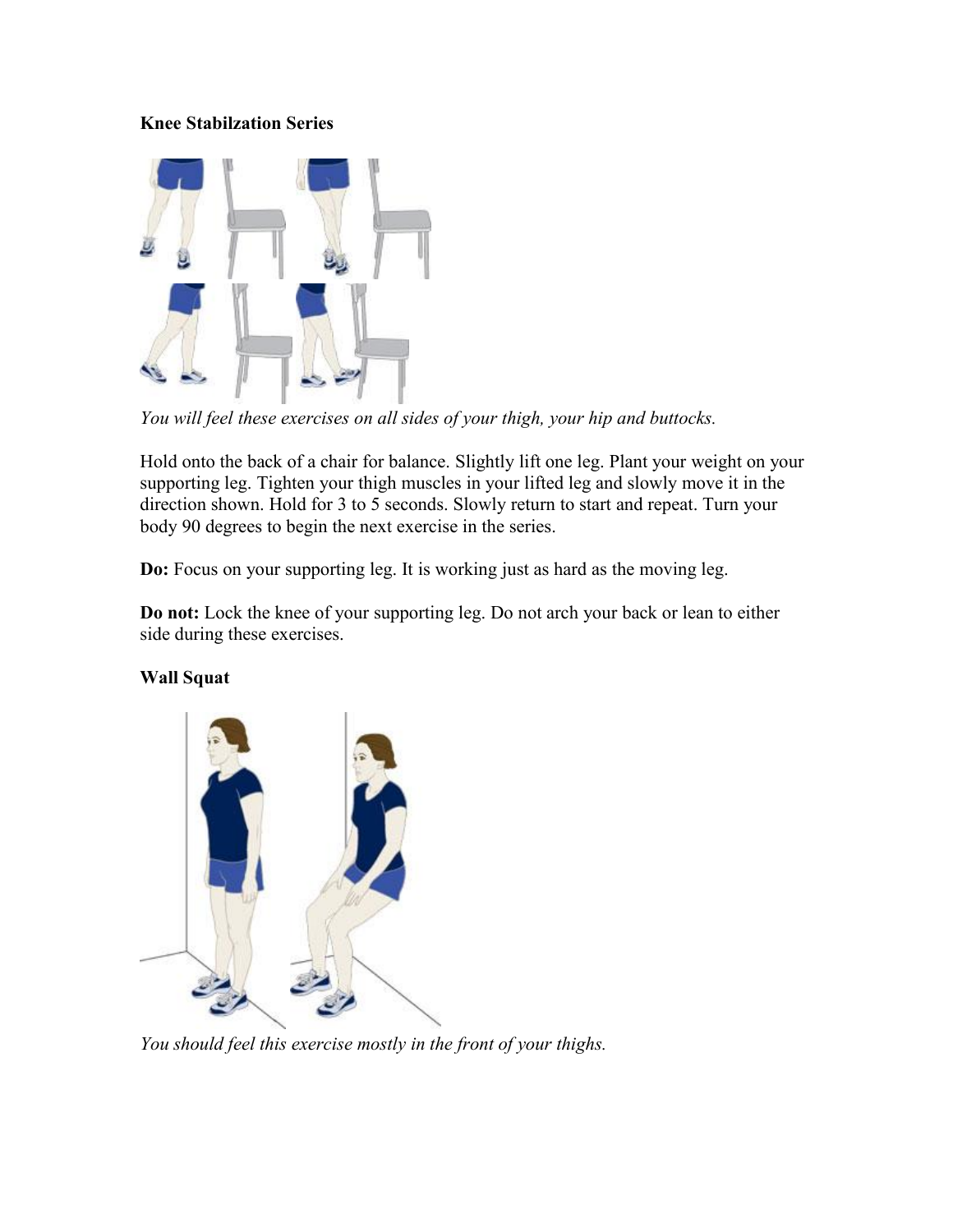Stand with your head, back, and hips against a wall. Step your feet out about 2 feet from the wall, hipwidth apart. Slowly slide down the wall until you are almost in a sitting position. Hold for 5 to 10 seconds, then slowly slide up. Repeat.

**Do:** Keep your abdominal muscles tight. Hold the position longer as you get stronger.

**Do** not: Slide your hips down lower than your knees. Do not let your knees move forward over your toes.

**Step Ups**



*You should feel this exercise in the front and back of your thigh, your hip, and buttocks.*

Use a 6-inch high stool or platform. Step one foot onto the platform. Lift your other foot off the floor, letting it hang loosely off the platform. Try to hold for 3 to 5 seconds. Slowly lower your hanging foot to the floor, then bring your stepping foot down. Repeat and switch sides.

**Do:** Make sure when you step up that your whole foot is on the platform.

**Do not:** Lock the knee that is stepping on the platform.